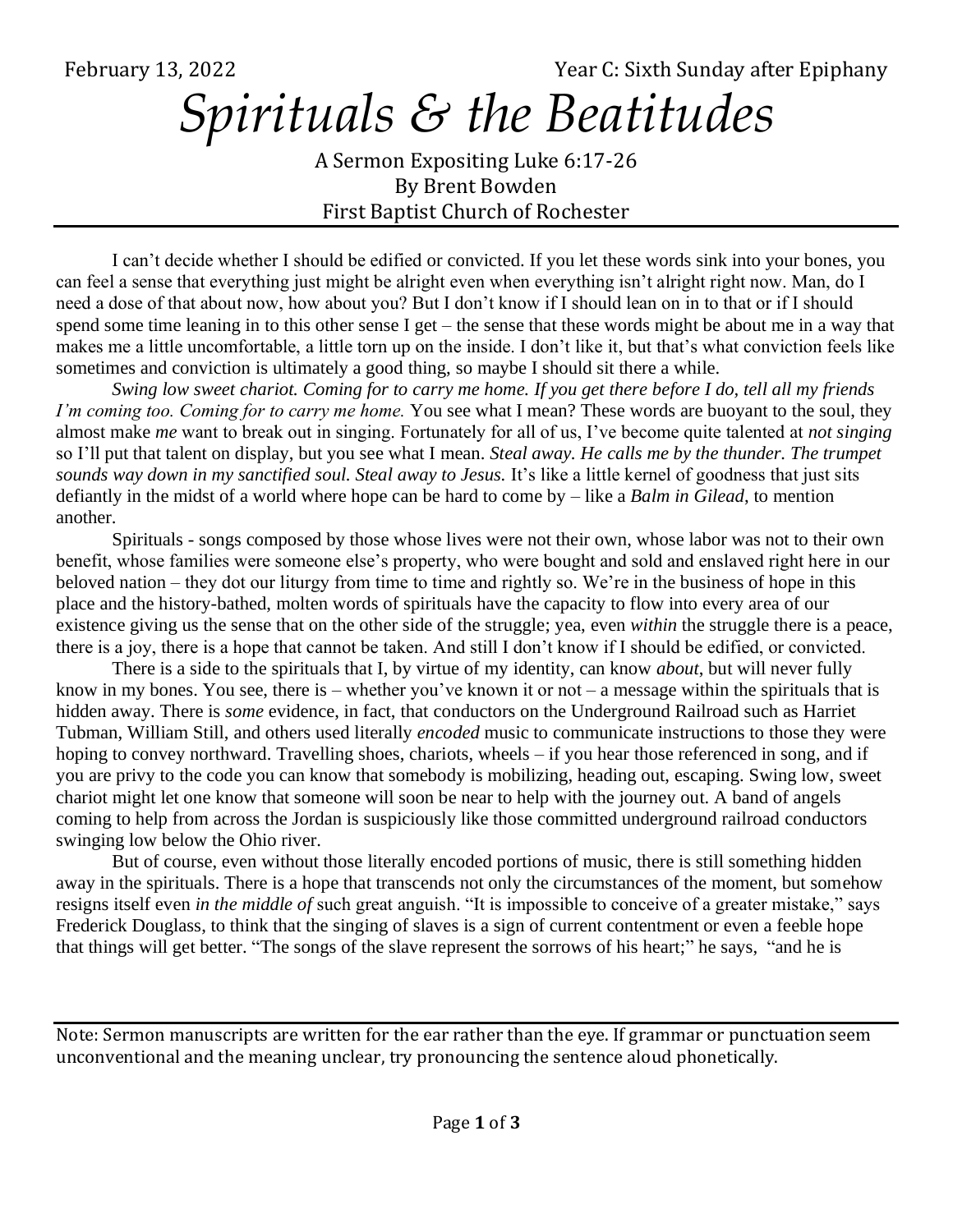relieved by them, only as an aching heart is relieved by its tears." The songs themselves are a way through, not to happiness or freedom, just through. But this is what I will never know in my bones.

My heritage stems not from those who sang the songs of course, but from those who overheard them none the wiser to their hidden messages. One can imagine, can't you, slaveholders, overseers hearing the songs rise in the fields or from the slave quarters and maybe even learning the melodies, humming along, singing a few lines under their breath; all the while never knowing they were singing the songs of their own indictment. That's the part of slavery's heritage that belongs to me. Not everyone who will hear this sermon shares that side of the legacy of slavery, but for those of who do, it does us no good to say, "but I didn't do it."

No, I didn't have a hand in slavery and I wasn't around for Jim Crow either, but the bloodlines that flow into my very veins; the lessons taught by my grandfather's father and his father and his father and so on have all been bathed in the thinking and the justifications used by those who didn't even know they were humming away at their own conviction. And my dear friends - and let's put a fine point on this one - I'm speaking for a moment to my white friends, our history. Matters. Deeply. Look at the evidence around us. BIPOC people suffer disproportionately bad outcomes in every phase of modern life and that got that way somehow. No, we weren't a part of it back then, but we're a part of it now. So you see, when I hear the spirituals I can't decide if I should be edified or convicted.

It's like reading Luke's beatitudes, you know? "Blessed are you who are poor, [who are hungry, who weep.]…But woe to you who are rich, [who are full, who are laughing.] I can't decide whether to be edified or convicted. There have been times in my life, like after losing my employment some years ago – spouse in grad school, for sale sign going up in the yard – when I felt like maybe the "blessed are you" part was especially for me. But my life is reasonably comfortable and I have the capacity to stand so far *outside* of solidarity with those who are really hurting in the world that, I don't know, maybe it's woe to me.

Luke didn't make things any easier when he neglected to spiritualize his beatitudes like Matthew did. Both gospel writers relay these sayings and they're close enough to each other to think they came from a common source, but not from Mark, which is their most common common source. So wherever these sayings came from, we don't have the original, but we do know that one gospel writer chose to spiritualize them. "Blessed are you who are poor *in spirit*," says Matthew. Oh well, yeah. I've been sad lots of times, even depressed on occasion. I can see myself in that situation. But Luke makes things profoundly more uncomfortable by setting his blessings and woes in the concrete world. He stopped just shy of giving an Adjusted Gross Income threshold, but "poor" means something real and "rich" means something real for Luke. As do hunger and sorrow. So, am I edified or convicted by Luke's beatitudes.

The key here is an authentic assessment of where I stand. Those who were "full" in Luke's day were those who had the ability and the gaul to store up enough resource to make it the year or more than a year and sit on those stores even while others went hungry. Is my security more important to me than someone else's immediate wellbeing? If so, I may have less to look forward to in the world as God longs for it to be. If I am hungry now, either because that is my natural position *or* because I have shared my way into hunger; then God's hopes for the world are looking good for me and those who have shared with me. The truth is though, a purely objective and fully informed understanding of where I stand probably isn't really possible – and ultimately, not really the point. Don't get me wrong, as we've said, there is objectivity in Luke's beatitudes. There are real world issues at play, just not a certain measuring stick. But the tension itself between "Blessed are you," and, "Woe to you," is instructive. If I allow myself to feel the weight of the "woes" and gain a vivid sense of what it means to live in a way that is disappointing to God, or even putrid in the thinking of the prophets, then I am compelled to wonder in what ways I can add measures of hunger, weeping, and poverty to my life. Because we can firmly say that God is not interested in suffering for suffering's sake we can infer that adding those measures to life doesn't mean asceticism, but solidarity. What measure of what I have material or otherwise might I be able to go without if it meant some other might go with? Joining someone in their misery will certainly get some misery on me too, but "blessed are you who weep," especially together.